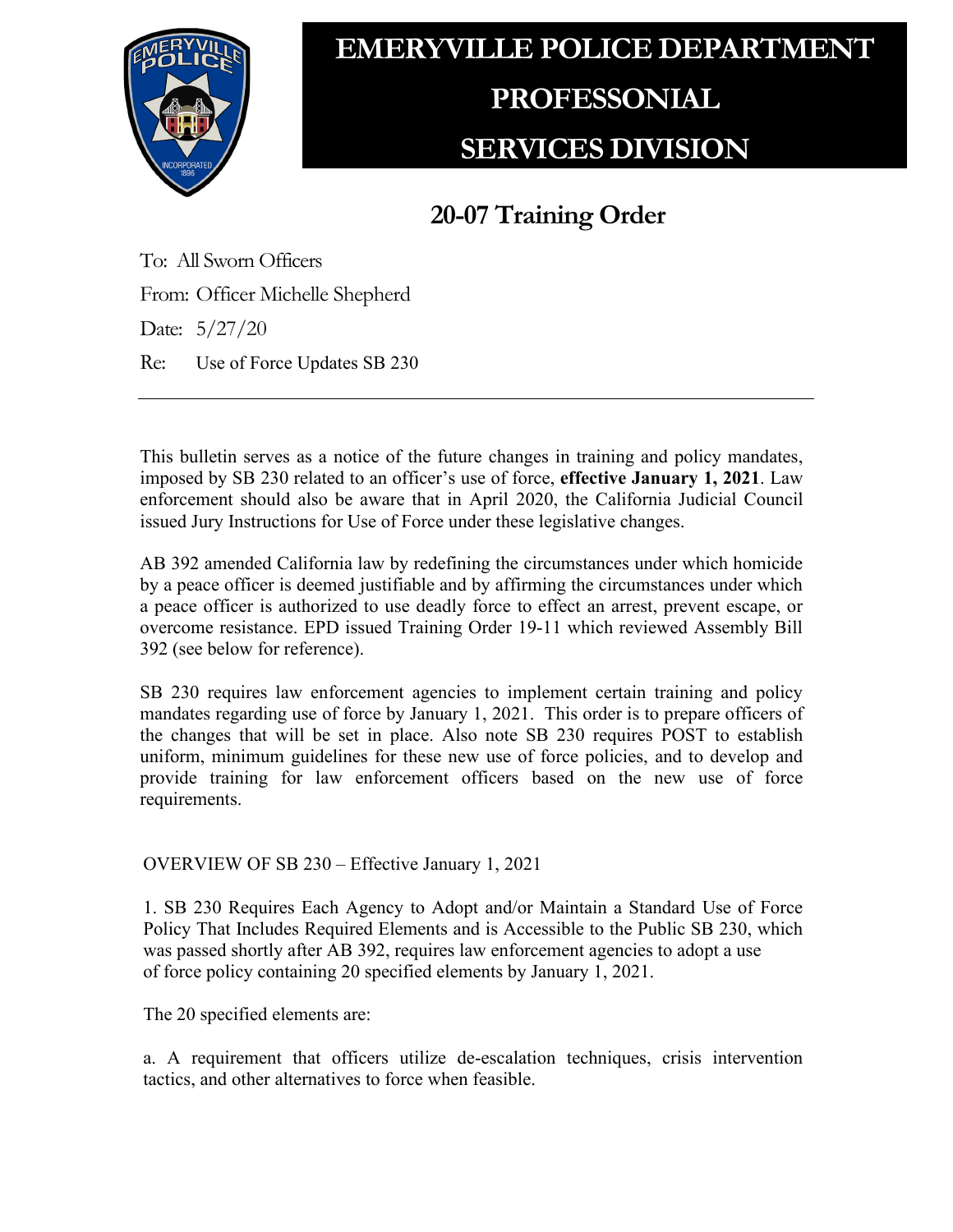b. A requirement that an officer may only use a level of force that they reasonably believe is proportional to the seriousness of the suspected offense or the reasonably perceived level of actual or threatened resistance.

c. A requirement that officers report potential excessive force to a superior officer when present and observing another officer using force that the officer believes to be beyond that which is necessary, as determined by an objectively reasonable officer under the circumstances based upon the totality of information actually known to the officer.

d. Clear and specific guidelines regarding situations in which officers may or may not draw a firearm or point a firearm at a person.

e. A requirement that officers consider their surroundings and potential risks to bystanders, to the extent reasonable under the circumstances, before discharging a firearm.

f. Procedures for disclosing public records in accordance with [Penal Code] Section 832.7.

g. Procedures for the filing, investigation, and reporting of citizen complaints regarding use of force incidents.

h. A requirement that an officer intercede when present and observing another officer using force that is clearly beyond that which is necessary, as determined by an objectively reasonable officer under the circumstances, considering the possibility that other officers may have additional information regarding the threat posed by a subject.

i. Comprehensive and specific guidelines regarding approved methods and devices available for the application of force.

j. An explicitly stated requirement that officers carry out duties, including use of force, in a manner that is fair and unbiased.

k. Comprehensive and specific guidelines for the application of deadly force.

l. Comprehensive and detailed requirements for prompt internal reporting and notification regarding a use of force incident, including reporting use of force incidents to the Department of Justice in compliance with [Government Code] Section 12525.2.

m. The role of supervisors in the review of use of force applications.

n. A requirement that officers promptly provide, if properly trained, or otherwise promptly procure medical assistance for persons injured in a use of force incident, when reasonable and safe to do so.